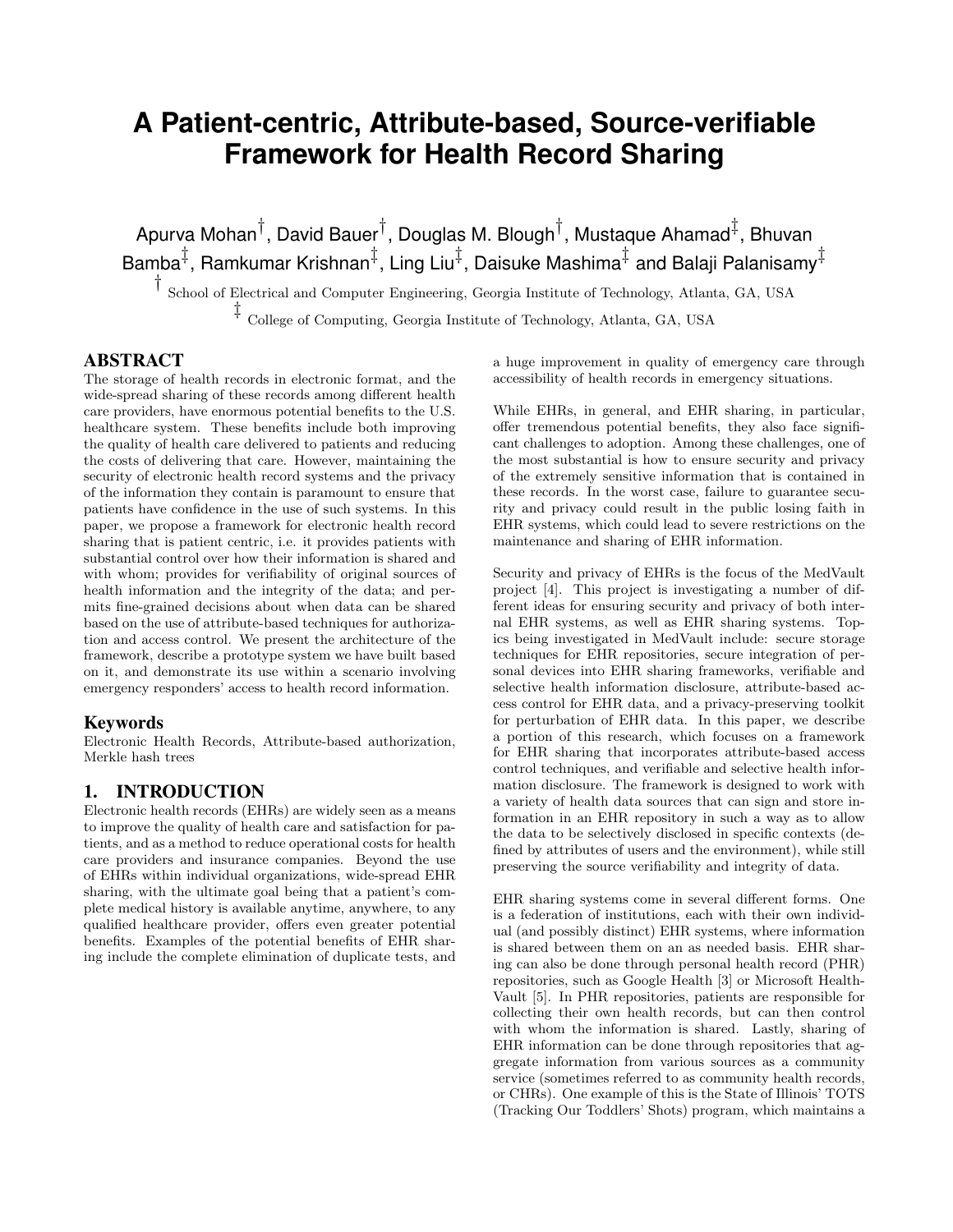

Figure 1: Architecture of MedVault sharing framework

database of immunizations of patients in the state.<sup>1</sup>

Some research has been done in developing secure authorization models for the federated EHR sharing situation, e.g. [11]. In this case, integrity and verifiability of the health records is not a problem because the data is coming directly from a trusted source. In the case of a PHR or CHR, however, the records are collected, stored and shared by a party other than the original health care provider. As such, the issue of verifying that the information was actually created by the claimed source and has not been tampered with must be addressed in these classes of sharing systems.

Another issue with EHR sharing is having an authorization/access scheme with the flexibility to share records with a wide variety of authorized users, while preventing unauthorized disclosure. Federations and large organizations typically have dedicated system administrators who can define and maintain complex authorization policies, but in PHR and CHR systems, there must be a way for the patient to express their desired information disclosure policies. As such, although the expressiveness and security of the policies have to be maintained, defining and maintaining them should involve minimum effort.

In this paper, we present the MedVault sharing framework, which is a patient-centric, source verifiable framework for storing and sharing EHR information. In this framework, we incorporate secure minimum information disclosure techniques, as proposed for example in [10], for source verifiability and integrity of records. The framework's authorization module is an attribute-based system, where the patient specifies authorization policies based on specific attributes (with specific values) that the requester must hold in order to gain authorization to access the records. The overall architecture of our sharing framework is inspired by the HHS use case scenarios for consumer access to clinical information, and emergency responders access to health records [7].

The main contributions of this paper are:

- 1. presentation of a comprehensive EHR sharing framework and a working prototype system based on it,
- 2. integration of the concepts of data source verifiability, selective disclosure, and fine-grained attribute-based access control using both static and dynamic attributes,
- 3. demonstration of these concepts and the EHR sharing framework in a scenario involving emergency responders access to EHR information.

The rest of the paper is organized as follows. Section 2 covers system architecture and concepts, Section 3 describes the MedVault prototype implementation details, while Section 4 presents demonstration of one real life scenario. Section 5 presents related work, and Section 6 discusses continuing work.

# 2. SYSTEM ARCHITECTURE AND CON-**CEPTS**

The system architecture of the MedVault sharing framework is shown in Figure 1. The health records reside in a source verifiable repository. A user wishes to access the records of a particular patient. The requesting user connects to his user agent using some generic interface—in our prototype system, a Web browser. The user agent makes access requests to the patient agent on the user's behalf. The Health Information Service allows the querier to locate the available repositories and the types of records available for the patient in question. Upon receiving a request from a user agent, the patient agent notifies the user agent of the attributes required to complete the access. The user agent then aggregates the relevant attributes from a set of Attribute Providers (APs). APs put these attribute values

<sup>1</sup>http://www.idph.state.il.us/health/infect/totsfs.htm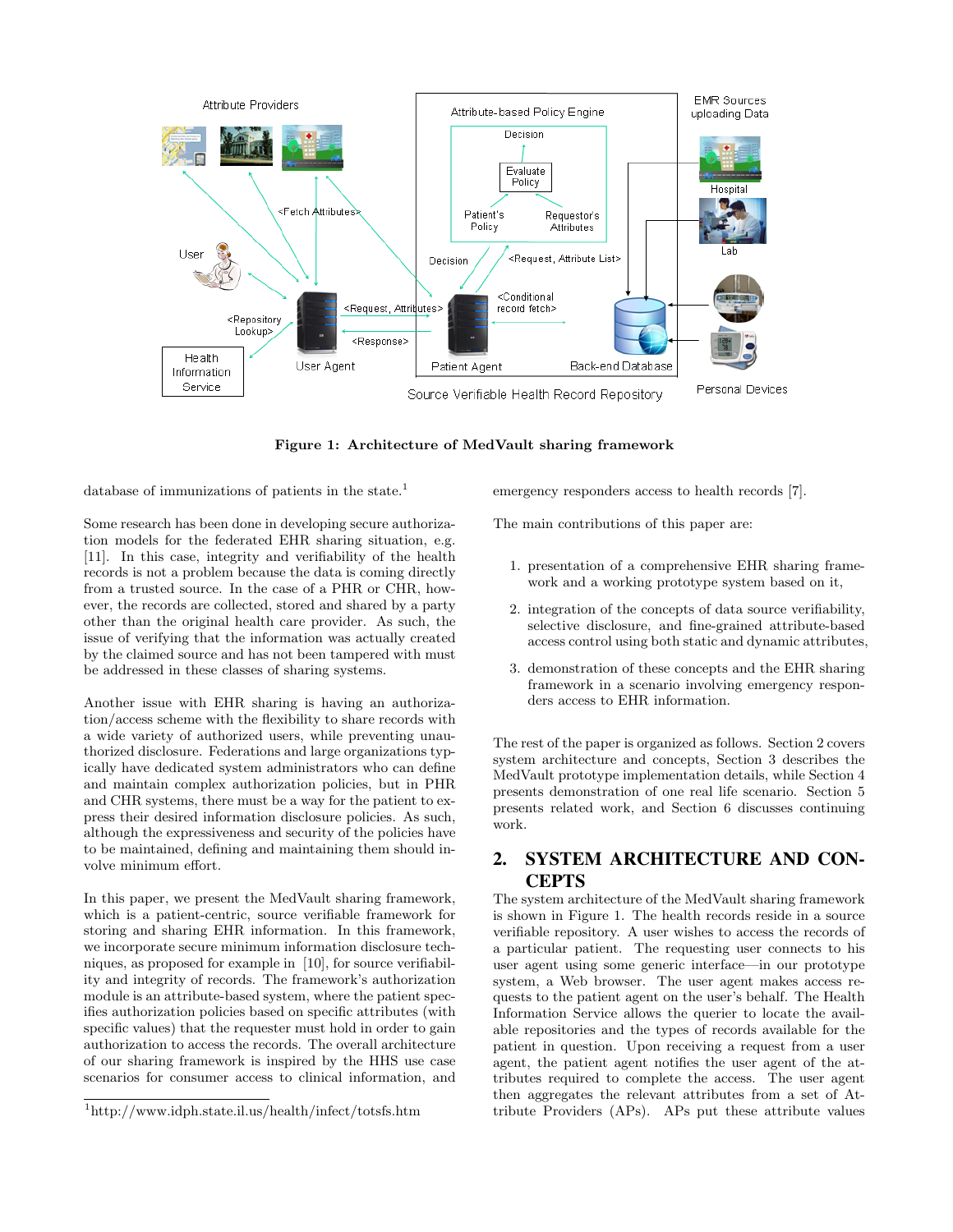into signed digital credentials. The APs' public keys can be presented to the verifying authority (in this case the patient agent) in a certificate signed by a Certificate Authority, or they can be gathered a priori through other channels when the patient agent has an existing trust relationship with an AP. The patient agent, authorization module, and access policies are co-located with the repository, either logically or physically depending on the implementation. The patient agent mediates access to the repository and enforces the patient's authorization policies. For an approved access, it also sends the health record information back to the user agent, which relays it back to the user's local device.

Section 3.1 describes the back-end database used in our prototype system. Section 3.2 describes the two agents in our design. Section 3.3 presents the authorization module. Section 3.4 describes the Health Information Service. Section 3.5 discusses the user interfaces of our system. In the remainder of this section, we discuss some of the high-level concepts that are at the core of our system's operation.

## 2.1 Source verifiability and integrity of health records

If a patient is presenting a copy of his/her own medical record to a medical provider in a situation where the medical provider is expected to provide treatment based on the information, it is reasonable to ask how much trust the medical provider should put into such a record. In the most obvious example, a patient may manufacture a fake past medical problem (accident, surgery, back trouble) to get a prescription under false pretenses. However, there are many other circumstances where a patient might be tempted to forge or alter records. For example, a patient who has chosen not to get vaccinations (or not to vaccinate a child) might forge a vaccination record to avoid legal/contractual requirements or arguments with medical providers. A patient receiving psychiatric medication might alter the record to show a condition that they consider less stigmatizing. All of these can have serious consequences for both the patient and the larger community. We address this problem through source verifiable records.

In current practice, a source verifiable record usually means one in which it is possible to go back to the originator of the record to check its veracity. This is usually done over insecure channels such as telephone and fax. Besides the low security of the current practice, there is the obvious problem of the source being unavailable due to time constraints (for example, nobody in the office during the weekend or at night), no longer being in existence (for example, a doctor retired or moved from private practice to teaching), or communications difficulties (phone number/address changed; source is not willing to give information over an unsecured channel).

In this paper, a source verifiable record is one that is cryptographically signed by its originator, such that its authenticity and integrity can be checked without communicating with the source. Along with the cryptographic signature, a chain of trust to well known and long-lived authorities should be stored by the patient. An example of a chain of trust is the certificate path in X.509 [6].

Source verifiability, by itself, is not difficult to achieve. A

health care provider can simply sign an entire set of records when providing them to a repository. A third party can then verify authenticity and integrity of the set of records. However, our patient-centric approach dictates that the patient maintain control over which individual records are disclosed within a particular context. Thus, it is necessary to allow disclosure of some subset of these records, while still providing source verifiability. This selective disclosure with verifiability is difficult to achieve in a practical manner. One trivial approach is to have the health care provider sign each individual item in a health care record when providing it to a repository. However, this approach is not scalable, because a large record could have tens of thousands of individual items in it, and the provider would have to generate that many signatures before sending the record to the repository. Third parties receiving health information would also have to verify many signatures with this approach.

Our approach to source verifiability with selective disclosure centers on the use of redactable signatures [17], using the scheme of [10]. This scheme uses modified Merkle-hash trees and X.509 certificates in order to allow the efficient verification of individual items. By combining trees originally generated and signed by different entities, records created by different entities and at different times can be efficiently verified together. Using a redactable signature can be two orders of magnitude faster to verify than simply signing each record item individually [10].

## 2.2 Attribute-based authorization

Attribute-based authorization is a recent paradigm in authorization systems. Attribute-based systems provide finegranularity, high flexibility, rich semantics and other nice features like partial authentication and natural support for role-based access control [20]. In attribute-based systems, authorization permissions are mapped to user attributes (with specific values). A user has to prove that he holds these attributes (with specified values) to be authorized to access the desired resources. A unique feature of our approach is that we combine the use of quasi-static attributes like the role of the user or the name of the user's employer with highly dynamic attributes such as the user's location, the time, and characteristics associated with an emergency situation (see Section 4 for an example of this).

Attribute providers (AP) are entities that verify users' attributes and certify them. They create digitally signed credentials and provide them to the user. Our definition of an AP differs from that of an identity provider (IdP) in that an IdP only certifies identity related attributes, and a user usually has a small number of IdPs. On the other hand, there could be many APs providing attributes about a given user, and these attributes may or may not be identity related. A host of possibilities for APs exists. APs could operate under direct control of the user, functioning similarly to an IdP, or they could be aggregators and providers of publicly-available information, or they could be business or government entities exchanging information under contractual agreements. Other viable models for APs will undoubtedly arise, as well.

There are multiple modes in which attribute information can be gathered from APs and supplied to the patient agent. In one mode, the user agent can retrieve the (digitally signed)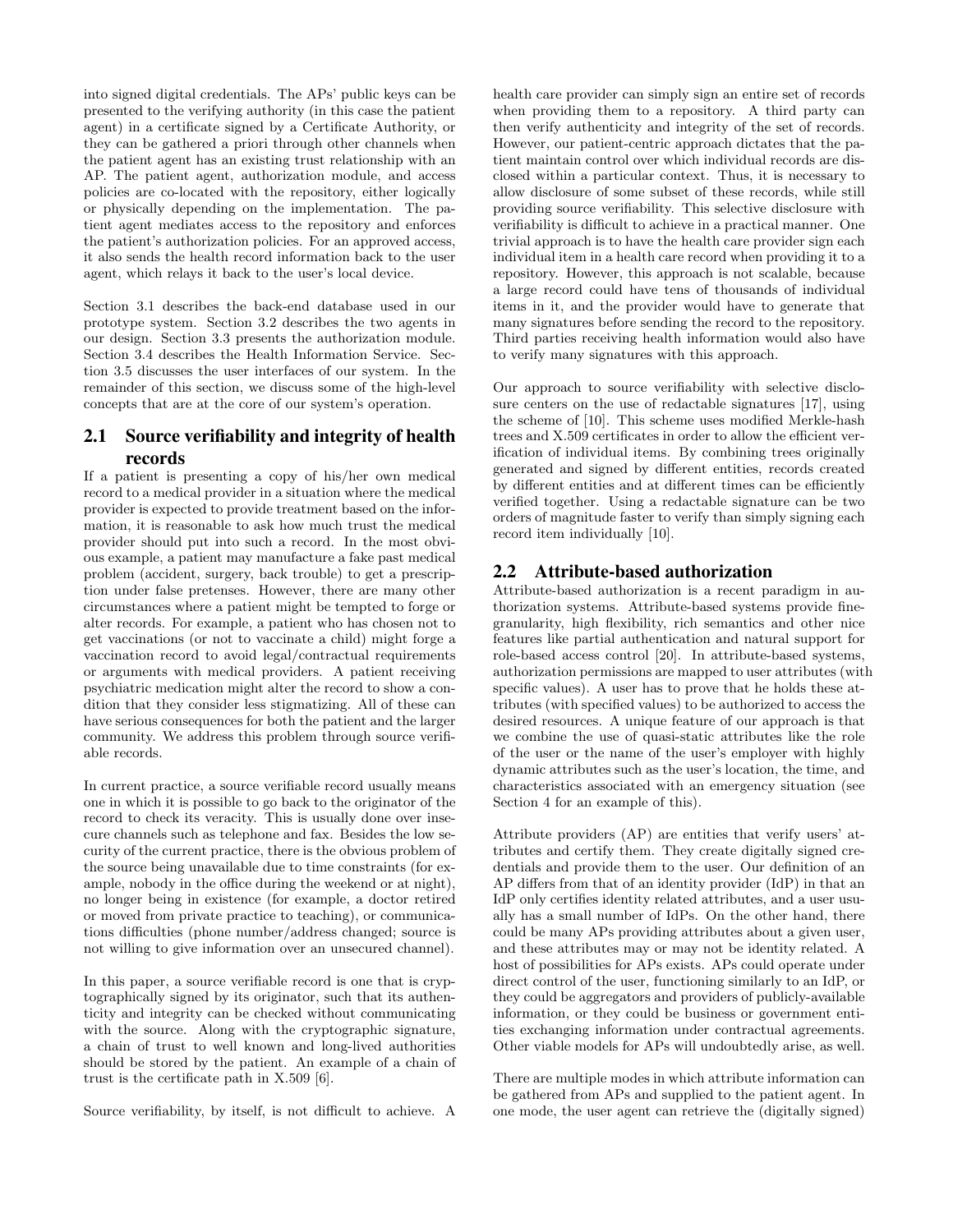attributes and present them to the patient agent. In a second mode, the patient agent can be responsible for collecting attributes. This can be done under explicit authorization from the user via a cryptographic token given by the user agent to the patient agent and forwarded to an AP. Alternatively, the patient agent might retrieve attributes from APs that hold publicly-available information about the user, or it might contact APs with which it has contractual agreements, and thus not require explicit authorization from the user. A final mode of operation uses a combination of useragent-supplied and patient-agent-retrieved attributes. For example, the user agent might present static attributes in the form of a digital credential, and the patient agent might be responsible for querying dynamic attributes.

An AP can belong to a broad range of entities. For example, an AP could be a medical licensing board that can certify the role of medical professionals like doctors, EMTs, and nurses, or a location service that can certify the current location of the user, or an employer certifying its employees' association with the organization. In the case of the licensing board, the attribute has long term validity. It can be pre-fetched and stored in the user agent. However, highly dynamic attributes like location must be fetched in real time.

## 2.3 Basis in health care systems

Although our system is a prototype running on machines in our research laboratory, it is carefully designed with actual healthcare systems in mind. The database schema used in our prototype health record repository is based on VistA, which is the electronic health record system used by the VA Hospitals (see Section 3.1 for a partial description of the schema). The concept of a patient agent controlling access to a patient's health records is specifically designed to work either with a personal health record repository such as GoogleHealth or Microsoft HealthVault, or with a community health record repository. Other aspects of the design, as well as the demonstration scenario described in detail in Section 4, follow key ideas presented in several use case scenarios developed by the American Health Information Community for the U.S. Department of Health and Human Services (HHS) [7].

The primary HHS use cases upon which our design is modeled are "Consumer Empowerment: Consumer Access to Clinical Information" and "Emergency Responder – Electronic Health Record". The concept of an HIS, including a patient/repository directory service, is present in these use cases, as are entities very similar to our attribute providers (although that terminology is not used). Several aspects of our policy-based and patient-controlled information disclosure approach are in close agreement with the "Consumer Access" use case. Finally, many of the steps in the demonstration scenario described in Section 4 closely follow aspects of these use cases. Thus, we are confident that both the concepts and design of our prototype system are transferable to the electronic health record sharing environments that are emerging in the U.S. today.

#### 2.4 Security model and assumptions

The Medvault sharing framework is designed with a large, high-level infrastructure in mind. While it inherits a great deal of security from its components – including standard cryptographic functions, minimal-disclosure credentials, and redactable signatures – our focus is generally on the larger architecture.

We assume that all cryptography used is secure, that there exists a trusted PKI infrastructure for professional/licensed entities (i.e., hospitals, doctors, and emergency personnel), that trusted entities are not compromised, and that trusted authorities exist to certify employment, position, emergency situations, the location of entities, and other such attributes. Attribute Providers are trusted by the patient agents that consume their attributes. The Health Information Service is globally trusted to carry out its patient lookup service correctly (failure to do so could lead to denial of service but no leakage of sensitive health information). Agents are trusted by whoever they are acting on behalf of.

The primary privacy threat addressed is the release of either: a) too much information from a patients' records to an authorized individual, or b) any information to an unauthorized individual. A second threat addressed is the modification and/or forgery of records. While untrusted records can have some usefulness, medical personnel may not bother to look up patient records, if they are likely to be forged or otherwise unreliable. Providing these two properties, i.e. fine-grained patient control over information disclosure and data verifiability/integrity allows both patients and health care providers to have enough trust in the system to use it.

# 3. DESCRIPTION OF PROTOTYPE SYSTEM IMPLEMENTATION

## 3.1 Back-end database

The current prototype system uses a sample database based on the VistA electronic health record and health information system [8]. The health records are stored in a backend database, which is a MySQL database instance in our prototype. VistA is built on a client-server architecture, which ties together workstations and personal computers with graphical user interfaces at Veterans Health Administration (VHA) facilities, as well as software developed by local medical facility staff. VistA also includes the links that allow commercial off-the-shelf software and products to be used with existing and future technologies. This provides sufficient motivation to use VistA for modeling our sample database as it can be readily extended for future extensions to the MedVault project. Figure 2 shows part of the schema for our sample database using an entity-relationship schema diagram.

This part of the schema includes the Patient, Insurance Company, and Visits made by the patient to the Health Institutions. Each Visit can generate one or more Documents and Orders/Consults. The attribute that denotes the primary key for each entity is denoted by bold, underlined attribute names. For example, the MRID attribute, indicating the membership identifier for each patient, is the primary key for the patient entity. Bold lines indicate total participation of an entity in a relationship. For example, as the figure shows, every patient has an Insurance entity.<sup>2</sup> The cardinality of the entities in the ensuing relationships is

<sup>2</sup>One of the possible values for the Insurance entity is 'None'.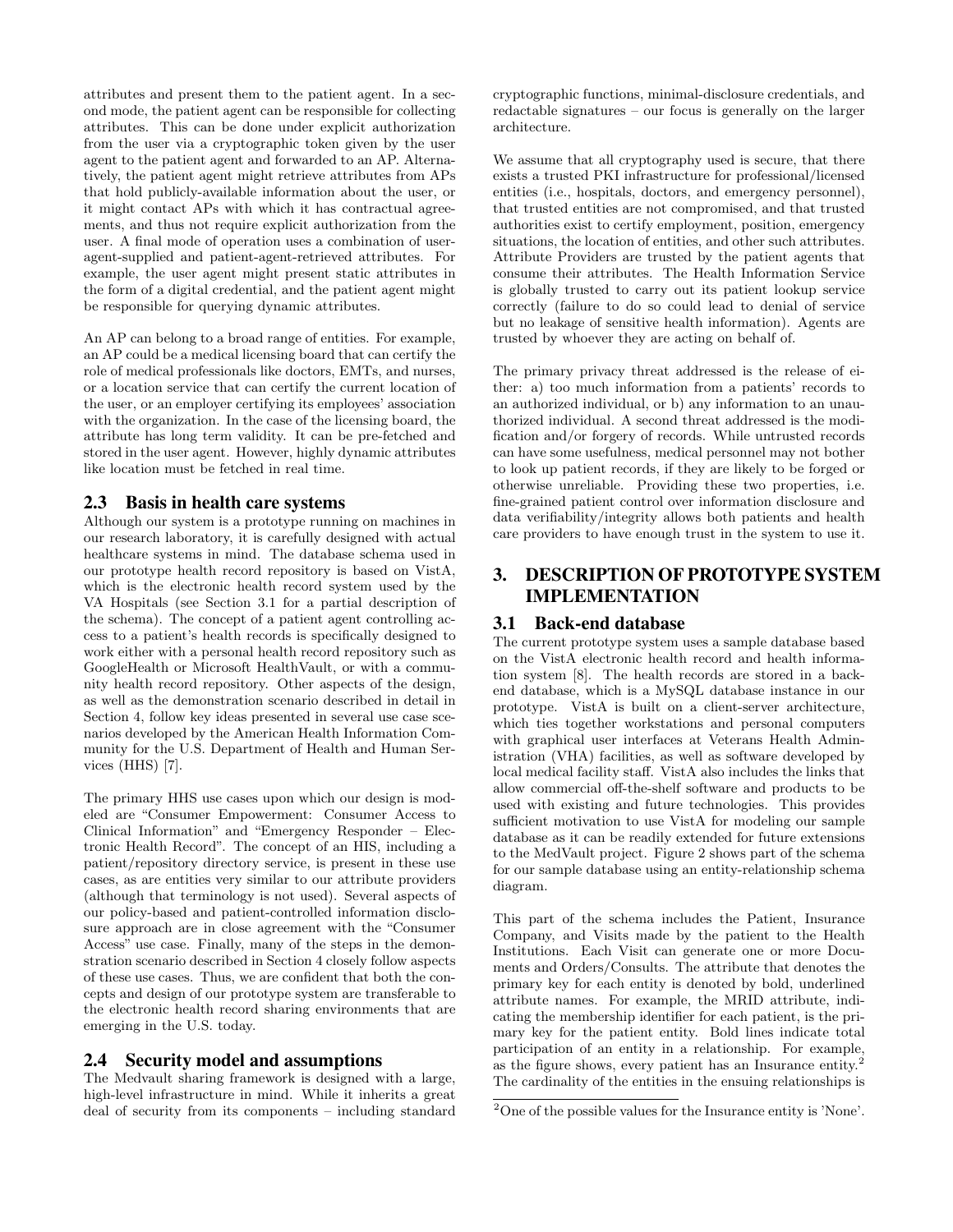

Figure 2: Database schema related to doctor's visits

indicated as 1:1, 1:N and M:N. For example, the 1:N cardinality for the Patient makes Visit relationship indicates that a single patient can be associated with many visits but each visit must be associated with a single patient. The Documents entity models direct outcomes of the office visit, e.g. measurements of the patient's vital signs, notes from the doctor's examination, and results of basic tests performed in the doctor's office. The Orders/Consults entity, on the other hand, models any medical prescriptions, outside tests, or referrals that may have been ordered for the patient.

The signature information for the source verifiable records is held in the same database as the records themselves, in a set of tables matching the medical record tables. Records can either be signed before being inserted into the table (as is the expected mode of operation), or later as needed. When the records are read, the signature data can be read at the same time and sent with the records. We have implemented a personal health record (PHR) repository in the current prototype. This repository contains PHRs from many patients who are distinguished by their patient IDs. The database schema contains tables to hold meta-data, actual medical data, and the signature data. The signature data contain the hashes of a verification path for a Merkle hash tree, using the redactable signature scheme described in Section 2.1.

#### 3.2 Identity agents

There are two types of identity agents used in the system: user agents and patient agents. User agents operate on behalf of people trying to access a patient's medical records, including medical personnel, friends, and family. In the demonstration scenario described in Section 4, we focus on medical personnel. Patient agents mediate access to said records, and are described in detail below. User agents are not strictly required, but we use them in our prototype system for symmetry. User agents hold credentials, perform patient searches, handle various lookups, and can act as Web proxies for their users.

The primary function of a patient agent is to mediate access to the patient's health records. This agent could take different forms, depending on where it resides and with what type of systems it interacts. When interacting with a PHR repository, the agent could be a distinct software component directly controlled by the patient, and it could be resident either on the repository or on a separate system. In this way, it is possible to use our framework with an existing unmodified PHR system (such as Google Health [3] or Microsoft's HealthVault [5]) as the back-end data repository.

In another use case for electronic records, the repository might be under the control of a third party, e.g. a community health record (CHR) system operated with the specific intent to support the overall health care system (rather than providing benefits to specific patients who use the service, as in the PHR case). Even in the CHR case, the patient should be able to exert some control over how their records are used. The patient agent in this type of system could be embodied within a set of patient-specified disclosure policies, which are then consulted by the access control software on the system prior to releasing any records about the patient. In this case, there is likely to be a system policy on disclosure of records, in addition to the patients' policies.

In our current prototype, the patient agent is embodied within the access control module of a repository, which implements a combination of the system's policy and patients' policies. The manner in which policies are combined is described in Section 4.

#### 3.3 Authorization module

The MedVault policy engine is built using XACML (Extensible Access Control Markup Language), an OASIS standard that uses XML schema for representing authorization and entitlement policies [2]. The schema facilitates inclusion of custom attributes in the policy that are verified while making access decisions. Some terminologies: a resource refers to the object to which access is requested. A subject refers to the user that has requested access to a resource, and an action describes what action a subject wants to take on a particular resource. Attributes are ways to describe a subject/resource/action.

Our current prototype categorizes major parts of a patient's health records into three resources, namely Chronic Conditions, Prescriptions, and Other. A subject could be a doctor or other medical professional (e.g. EMT or nurse) wanting to access a patient's records and an action could be a read or write on the resource. In the current demo, attribute providers provide five attributes, including both quasi-static and dynamic attributes. Two (static) attributes specify the role and the employer of the person requesting access to the resource (e.g. doctor, nurse, EMT). A third (dynamic) attribute indicates where the request is from (location). The last two attributes are related to the emergency response scenario described in Section 4. The fourth (dynamic) attribute indicates the organization that has been assigned to respond to an incident, e.g. county fire department, ambulance company, etc. The final (dynamic) attribute specifies the location of a patient involved in an incident. (In most cases, this is initially the same as the incident location, but it changes as the patient is transported to an emergency care facility.)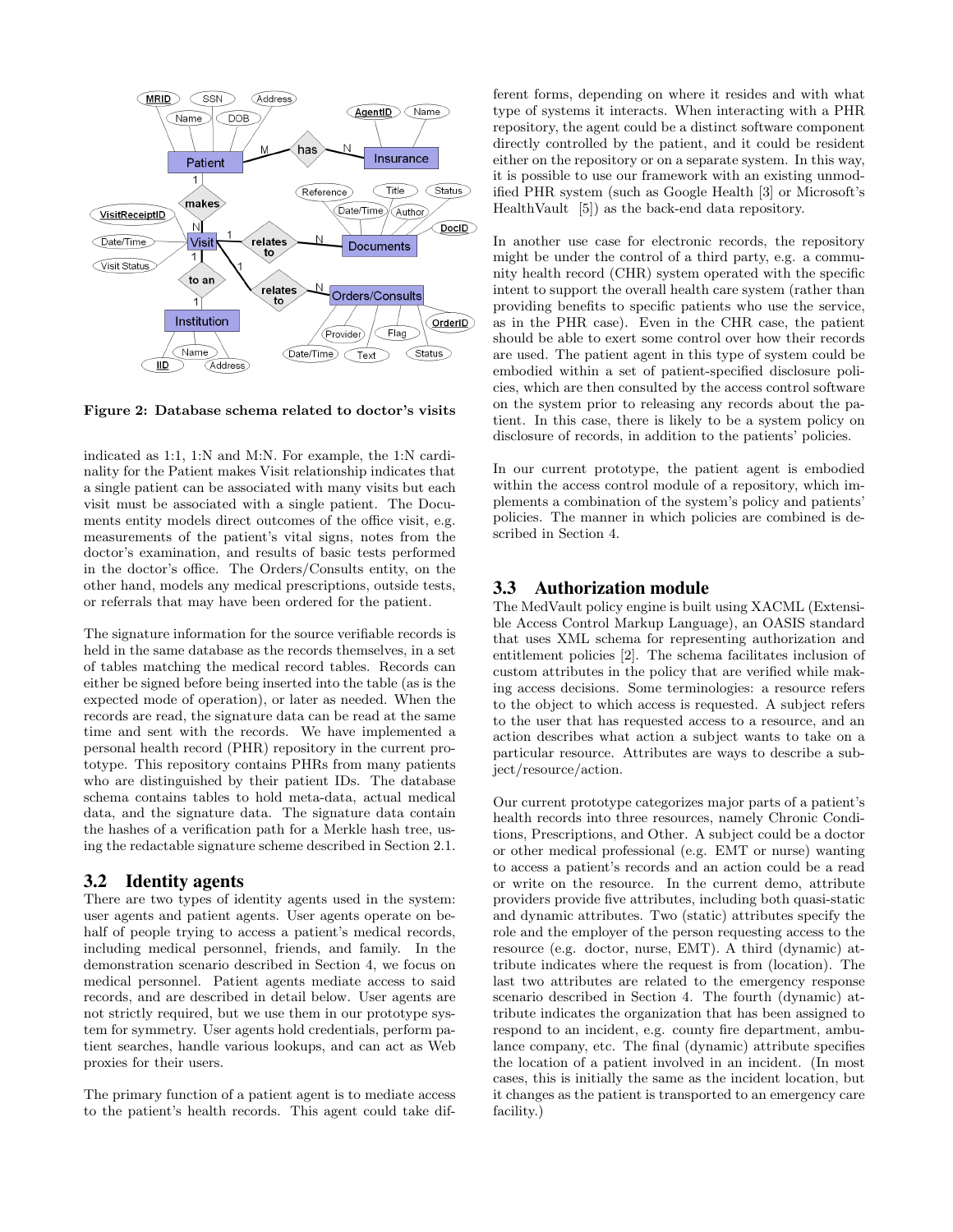There is a default patient policy, which is used to govern access to patients' records in the absence of explicitly specified preferences. Patients are also provided with an interface to set policies themselves and for the subsets of policies that the patient doesn't (or chooses not to) set, the default policies are applied and the policies are written to an XML policy file, which governs access to the resources. Our current policy specification interface is fairly limited and so we do not describe it herein. We are actively researching the design of a simple interface for policy specification that maintains most of the power and flexibility describable in XACML. In addition to a patient's XML policy file, there is a separate XML policy file that describes the system policies.

As an example, suppose there is an accident involving patient X and the policies enable doctors to access his EMR only when they are at the hospital and EMTs to access the record when they are within 1 mile of the accident site. When doctor Y wants to access the EMR of X, she contacts X's patient agent and queries the policies set by X. The patient agent of X lets Y know what attributes are required to access the resources for X (in this case, her role and her location). Y then returns to the agent with these attributes, certified by one or more attribute providers. Next, the policy engine generates a request XML with the subject and attributes. The request is matched against the policies, and a permit or deny decision is returned by the policy engine in the form of an XML response.

#### 3.4 Health information service

The health information service is a lookup service, which has information about how many health record repositories each patient has, where these are located, and what document categories are contained in these repositories. This information is linked to a unique patient ID for each patient and the HIS can be queried using this patient ID. Although, in the current prototype, we assume that each patient's ID is known to the querier, this may not be the case for a real system. Thus, our future plans include implementing a patient locator service as part of the HIS, which will be able to connect to health registries. These registries would store patients' information like SSN, driver's license number, address, etc., and map it to the patient's ID. It should be possible to query these health registries with a parameter like a driver's license number and get the patient's ID in response. This concept of a registry is consistent with the vision spelled out in the use case entitled "Emergency Responder – Electronic Health Record", available on the Department of Health and Human Services' Web site [7].

## 3.5 System interfaces

There are two user interfaces in the prototype system. First, a query interface for an entity to request access to health records. Second, a Google Maps interface for the administrator to manage the locations of the entities.

The query interface is a Web browser used by the querying entity. The querier uses the Web browser to authenticate to its agent and to interact with the HIS and the patient agent. The Web browser interface eliminates the need for a specialized client and can be used via desktops, laptops or handheld devices. Screen shots of the interface are shown in Figures 3, 5 and 7.

The Google maps interface, shown in Figures 4 and 6, is used for controlling and displaying the location of the different actors in the demonstration (see next section). Different actors in the demo are represented by markers on the map. The location of the querying entity is one of the attributes used in controlling access. The location of the querier is changed by dragging the corresponding marker to the desired location. The new location is passed on to the location attribute provider. Upon request, the new location is disclosed by the attribute provider.

#### 3.6 Miscellaneous system details

The MedVault system is implemented in the Java programming language. Medvault uses Java's native API for most of its cryptographic implementation and the Bouncy Castle [1] API and library for key generation. RSA is used for signatures (because it provides faster verification than DSA) and SHA-256 is used as the default hash algorithm. There is a single certificate authority for the system that issues X.509 public key certificates to different entities. Entities in the system use signed tokens to communicate with other entities. The tokens contain nonces generated by the querier and patient's agent to protect against replay attacks.

#### 4. DEMONSTRATION SCENARIO

The functionality of the system is demonstrated by a real life scenario, where an emergency responder accesses a health record repository to access documents required to provide emergency care at an incident location. In this scenario, there are four actors, a patient involved in an incident, a man passing by the incident location, a 911 operator, and an EMT who is dispatched to the incident location.

In this demo, the patient's policy requires two attributes with specific values for access, and the system policy requires three additional attributes. The five attributes are 'user\_role', 'user\_location', 'incident\_location', 'user RespondedToIncident' and 'user AffiliateEmployer'. Several attribute providers are implemented to certify the values of these attributes for the querier.

The patient's policy for the role 'EMT' states that:

- an EMT can never access documents in category "Other", and
- an EMT can access documents in categories "Chronic conditions" and "Prescriptions" if a valid emergency condition exists, as defined in the associated system policy.

The system policy is defined for critical access permissions. In the demo, the system policy states that:

- an EMT can access "Chronic conditions" and "Prescriptions" documents when:
	- he is an employee of an affiliate institution, and
	- that institution is responding to an emergency, and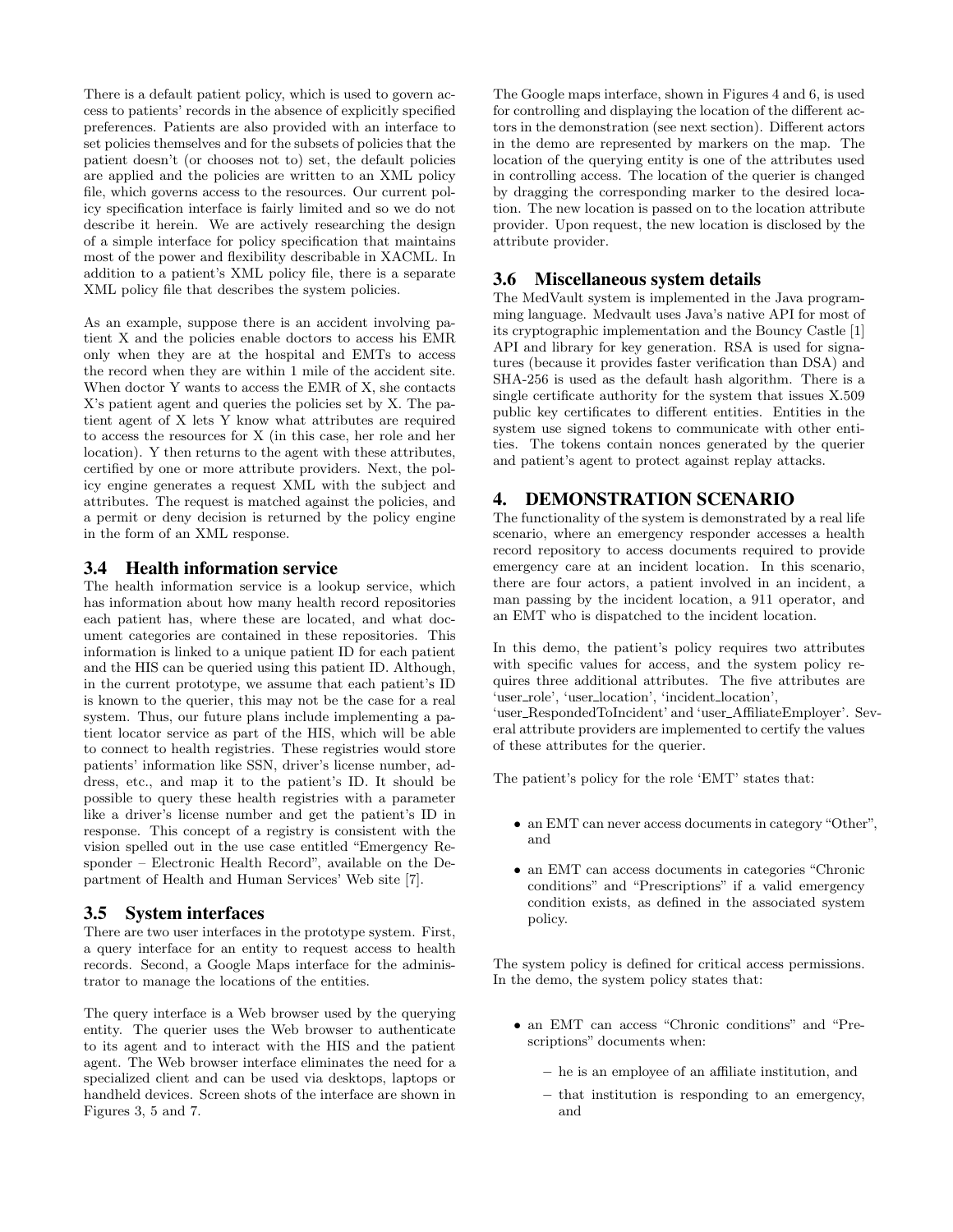– he is close enough to the incident site, $3$ .

The two policies are combined in a hierarchical fashion, where the system policy overrides the patient's policy.

The demo scenario is as follows. A man is walking his dog in a park and notices someone lying in the bushes. When going over to see if the person needs help, the man notices that the person appears to be unconscious and has some blood on his head. He immediately calls 911 and, while taking a closer look at the person, sees a wallet sticking up through a pocket. The 911 operator dispatches an ambulance to the park and encourages the man to check the wallet. When the man finds a driver's license with the person's name ("Carl Johnson") and address, this info is forwarded to the EMTs who use it to access the system to get the health records of the person.

As the ambulance is en route to the incident, one of the EMTs logs in to his agent using his username and password. The EMT then enters Carl's name and address to query the HIS about his patient ID and available repositories.<sup>4</sup> The HIS sends back a list of available repositories for Carl, as shown in Figure 3. It also includes the categories of documents available in each of them. Figure 4 shows the situation where the EMT is far from the 'incident location'. He tries to access records for Carl Johnson by contacting his agent at the repository and sending his required attributes. Since he is far from the 'incident location', the request is denied. This situation is shown in Figure 5. When the EMT moves closer to the 'incident location' (as shown in Figure 6), he retries and this time his access request is granted. The system automatically checks the signature of the providing doctor and indicates to the EMT that Carl's health records are authentic. The EMT sees the records (shown in Figure 7), which contain a prescription for insulin. He then views the doctor's notes from Carl's last visit, which indicate that Carl has been having some trouble controlling his blood sugar levels.

When the EMTs arrive on the scene, they already have a tentative diagnosis of diabetic shock. They immediately test Carl's blood sugar, which indicates that he is hypoglycemic, and they administer glucagon, which reverses the effects of insulin. Carl's vital signs begin to improve almost immediately and the EMTs place him in the ambulance and transport him to the ER. During the ambulance ride, Carl regains consciousness but is quite disoriented. He is brought to the ER, where he continues to improve and is given some follow-up treatment. During this time, the ER doctors are able to access Carl's complete health records. (Due to space constraints, we do not show details of these accesses.) When Carl is judged to be stable, he is checked into the hospital for a few days so that his condition can be monitored to try to determine a corrective course of action for his medication.

In this example scenario, we see that access to the patient's health records can be critical for early diagnosis. In this



Figure 3: List of available repositories from the HIS

specific example, a delay in diagnosing the cause of unconsciousness might actually have been fatal. On the other hand, the carefully defined policies, together with the ability to verify both static and dynamic attributes (the latter in real time), ensures that the patient's privacy is protected by giving access only to EMTs who are dispatched to this emergency, rather than to all EMTs at any time. In addition, the system is auditable, based on log files that maintain details of all access requests.

# 5. RELATED WORK

In this section, we will compare our research prototype with other research and commercial systems. Microsoft Health-Vault [5] is a PHR service offered free of charge. The users store their record in Microsoft's repository and can share their records with other users. In the HealthVault ecosystem, there are many applications providing value added services based on the user's PHR. Google offers a similar service Google Health [3] with similar features. Our system differs from both of them in various aspects. First, our system offers source verifiability and integrity of the PHRs. Health-Vault supports digital images with signatures but most of the data is entered either by the user or by the source without signatures. Google Health does not support digital images nor source verifiability. Second, our system has a fine granularity for authorization. Policies can be set for different granularities of the health records. The authorization is attribute-based, so the patient does not need to know individuals, a priori. In both HealthVault and Google Health, authorization is identity-based and the user has to manually give permissions to each identity. Our system also has support for spatial and temporal constraints, which does not exist in the other systems.

Cassandra [11] was proposed by Becker, et al., as an access control system for large scale distributed systems. It was proposed as a system for national electronic health record system for UK. Cassandra is role-based; it supports credentialbased access control and it has a formal semantics for query evaluation and for the access control engine. Since Cassandra was proposed as an EHR service, its access control policy specification and maintenance is quite involved, whereas in

<sup>&</sup>lt;sup>3</sup>'Close enough' is defined by a configurable parameter, which is set to one mile in our current demonstration setup. <sup>4</sup>Since the current implementation has not yet implemented the patient locator service, we assume in the actual demo that Carl's patient ID is known to the EMT.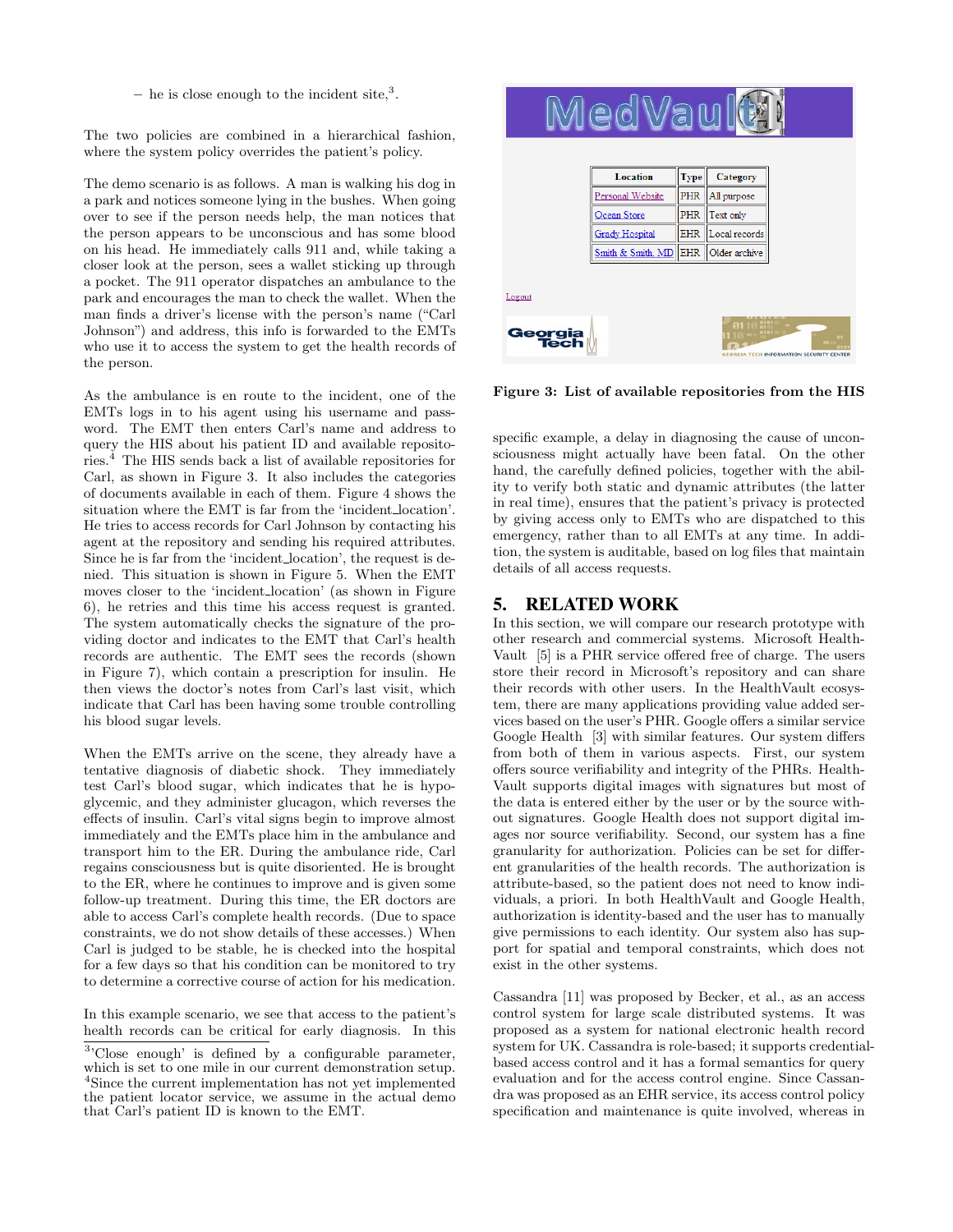

Figure 4: EMT is far from the incident location



Figure 6: EMT is close to the incident location



#### Records for user Carl Johnson (id=3)

 $\label{thm:main} \textbf{Using options: EMR showAllOrders showRecentVisits show} In \textit{surance showName} \textit{showDOB}$ 

#### **Patient information**

| lame | Insurance                                    |  |  |
|------|----------------------------------------------|--|--|
|      | Johnson 1930-03-03 Green Ankh. Green Buckler |  |  |

#### **Visitation records**

| <b>VisitReceiptID</b> | <b>VisitDateTime</b>           | VisitStatus Institution |  |
|-----------------------|--------------------------------|-------------------------|--|
|                       | 1990-03-03 14:30:01.0 Complete | Emory Hospital          |  |
| 14                    | 2009-02-05 10:15:00.0 Pending  | Emory Hospital          |  |

#### **Orders and consults**

| Provider                          |                          | <b>OrderDateTime</b> |                                             | <b>OrderText</b>                                                                    |               |  | <b>Flag OrderStatus</b> |  |  |
|-----------------------------------|--------------------------|----------------------|---------------------------------------------|-------------------------------------------------------------------------------------|---------------|--|-------------------------|--|--|
| Dr. Xu                            | 2008-02-11<br>01:22:26.0 |                      | INSULIN NOVOLIN N(NPH) INJ<br>100UNT/ML 15  |                                                                                     |               |  | Active                  |  |  |
| Dr.<br>Green                      | 2009-02-05<br>10:27:56.0 |                      | Patient needs lab orders for INR, CBC, F  c |                                                                                     |               |  | Pending                 |  |  |
| <b>Documents/artifacts</b>        |                          |                      |                                             |                                                                                     |               |  |                         |  |  |
| Reference<br><b>Creation Time</b> |                          |                      | <b>Title</b>                                | Author                                                                              | <b>Status</b> |  |                         |  |  |
|                                   |                          |                      |                                             | Dr. Franklin Pierce 1990-03-03 14:40:00.0 Diabetes diagnosis Dr. Pierce Transcribed |               |  |                         |  |  |

Logout



Figure 7: The EMT's access request is approved



Figure 5: The EMT's access request is denied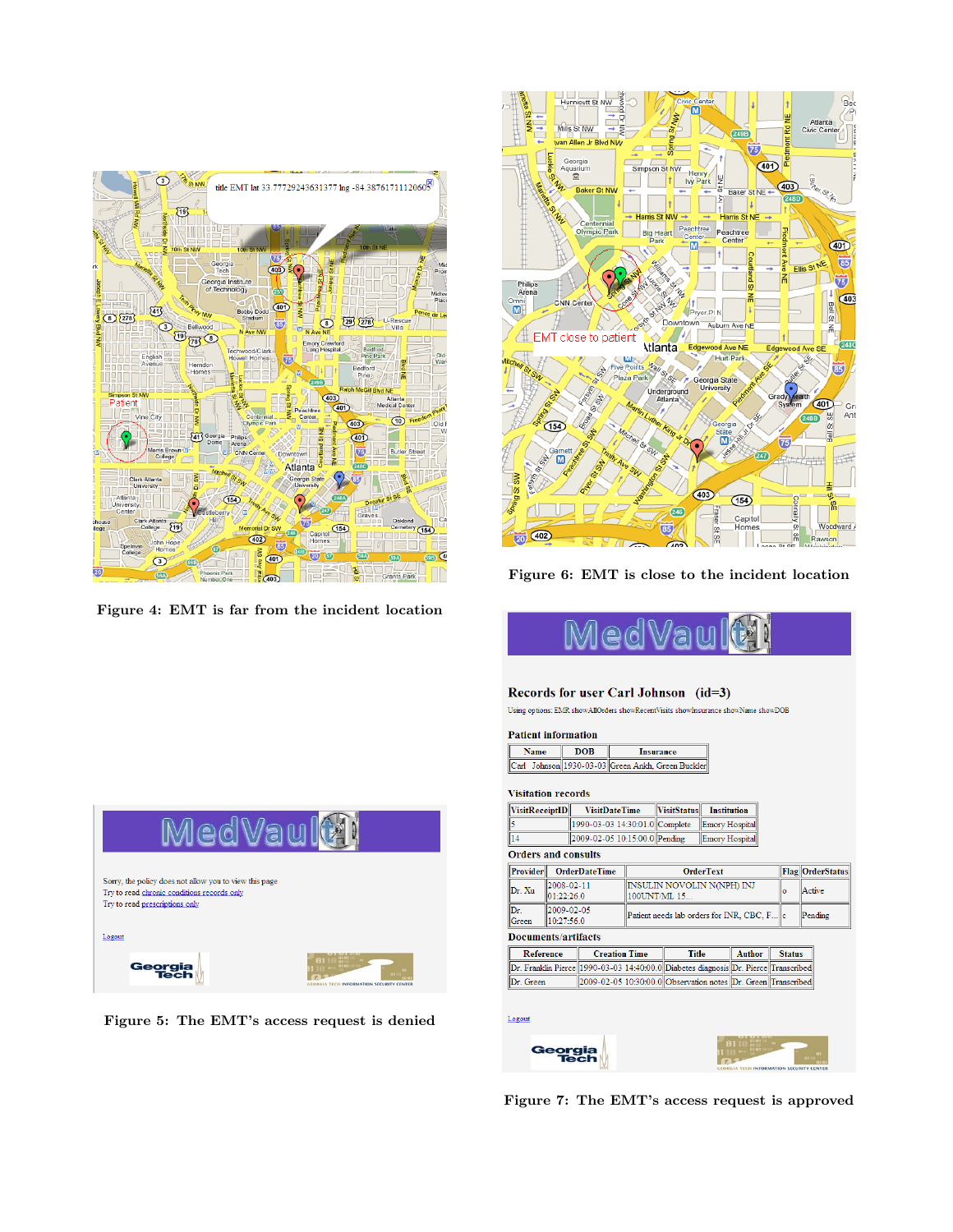our system specifying the policy and changing it is achievable through a GUI. Cassandra is a role-based system and does not incorporate spatio-temporal constraints in its authorization decisions.

OASIS is a role-based trust management system which was proposed by Eyers, et al., as a platform for providing electronic health record service [13]. This service is also targeted as an EHR service and shares most of the characteristics of Cassandra. Ahn, et al., proposed a framework for role-based access control with delegation for healthcare information systems [9], [21].

Hu, et al., proposed context-aware access control for distributed healthcare applications [16]. Their main focus is on using context-information in role-based access control and integrating several services using a single portal. There are several distinctions as compared to our approach. The Med-Vault sharing framework includes source-verifiability and selective disclosure, which are not present in [16]. Our authorization is based on attribute-based policies where the subject's, resource's and environment attributes are included in the policies. This provides greater flexibility and control compared to combining roles with five specific context types, as in [16]. In MedVault, we have attribute providers, which certify attribute values for queriers whereas the issue of certifying how a role relationship is created is not addressed in [16]. Finally, our approach is patient-centric, where the patient has some control over how her data is shared, as opposed to the enterprise oriented approach of [16], where the system administrator composes and maintains all disclosure policies.

Several attribute-based systems for authorization and access control have been developed recently for different applications. A few examples are cited here. Goyal, et al., proposed a system for fine-grained access control for encrypted data [14]. Gunter, et al., developed an attribute-based messaging system where email senders can dynamically create a list of recipients based on their attributes [12]. The Med-Vault sharing framework differs from these systems in several respects. First, instead of using attribute-based encryption, as in these systems, MedVault uses attribute-based policies for authorization and access control. To enable this, we address the problem of attribute assertion and retrieval by introducing APs into the system. This also provides the flexibility of introducing a wide variety of attributes into the system. New APs can be added to the system with no change in the framework. In addition, MedVault provides a complete framework for health records sharing, including aspects unique to this application area such as source verifiability and selective disclosure.

Another attribute-based health records system currently under development is the "security infrastructure and national patient summary" being developed as part of the Swedish national eHealth system [15]. It is being undertaken by a national association in Sweden, which is currently owned by county councils and local authorities. Like MedVault, the access control system in this proposed system is based on attribute-based policies and is being implemented in XACML. Although their access control system works in a way similar to ours, there are many critical differences between the two

systems. First, MedVault is a patient-centric system where the patients describe their own authorization policies, which work in conjunction with system policies, as opposed to the Swedish system, which has only system defined policies. Second, the Swedish system relies on users' employers as their sole attribute providers, whereas MedVault allows for different attribute providers that can assert a wide variety of user attributes. These attributes may be static or dynamic, and many of the attributes we envision would be difficult, if not impossible, for a user's employer to assert. Finally, the Swedish system does not provide the key properties of source-verifiability and selective disclosure provided in our framework.

## 6. FUTURE/CONTINUING WORK

Our prototype system is an evolving effort and we are continuing to add modules to it. One of these will allow health records to be uploaded directly into the back-end database. The database is populated a priori and currently can only be changed by manual construction of database insertion commands. We are changing this so that various sources of health data, such as hospitals, doctors' offices, and patients' personal health devices can upload data directly into the repository. Each data source will have its own publicprivate key pair, which can be used to verify the authenticity of the data.

Another research effort is to include redactable signatures on data with dependencies. The idea here is that medical data is inherently linked, and on many occasions, revealing one record, unaccompanied by other records on which it depends, might lead to incomplete information or even misinformation. Merely suggesting to a patient that certain records are related and should only be disclosed simultaneously could result in non-compliance and enforcing such dependencies cryptographically is a superior solution. We have developed a scheme to cryptographically enforce dependencies between data that are selectively disclosed, and we are currently implementing this and integrating it into the MedVault framework.

Another dimension of work is to improve the interface for capturing patients' policies in a natural and effortless manner. The current prototype has a simple interface which allows the patient to specify required attributes (and their values) for the three health categories of "Chronic Conditions", "Prescriptions", and "Other". However, the current interface allows only a few attributes. The current interface provides a quick way to define policies and test the prototype, but is not suitable for general patient use. We are working to understand how to improve the usability of this interface and to capture policies from all types of patients, from the novice who is satisfied with a very simple policy to the advanced, highly privacy conscious patient, who desires a specific policy for different individual pieces of her medical record.

Although attribute-based systems provide some nice features, they present some research challenges as well. First, the formal security properties of attribute-based policies are not guaranteed. In the general case, where there are no constraints on the policies, the safety of these policies is undecidable. For a safe and practical policy, we need to